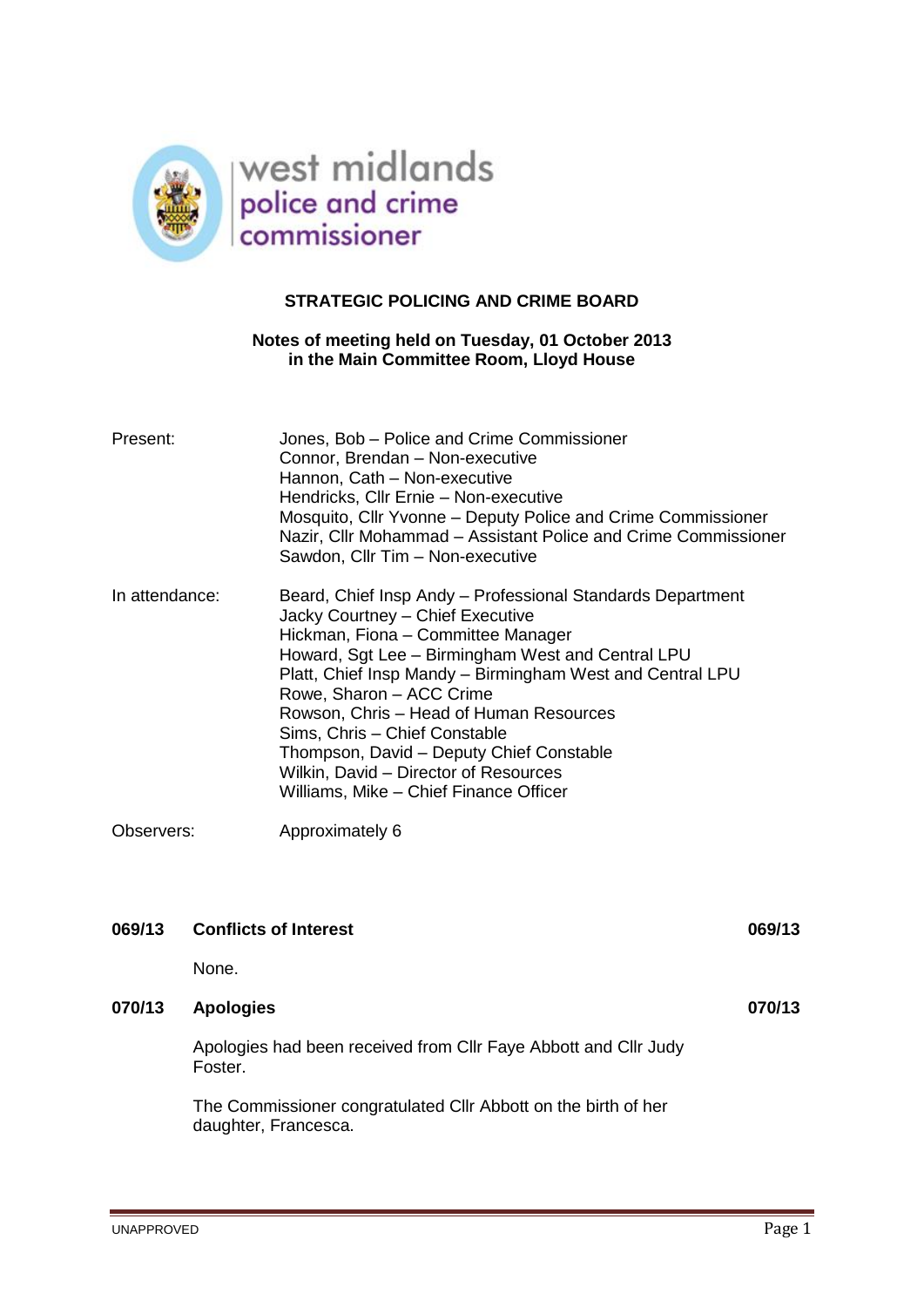# **074/13 Estates Strategy Update 074/13**

The Director of Resources introduced the report which provided an update on the estates strategy.

The Board considered the report and noted that:

- The Force had had a series of meetings with Coventry City  $\bullet$ Council and had a good understanding of their estates plans. The Friargate development in Coventry did not match any of the Force's estates requirements but the Force would continue to work with the Council. There might be opportunities, for example, to use Broadgate House.
- The Force was currently in negotiations with Walsall Council  $\bullet$ about Walsall Civic Centre. The Director of Resources could provide an update to Board Members outside the meeting, if they so wished.

# The Board approved the notes of:

- a) the meeting held on 03 September 2013 in public, subject to noting that Cllr Nazir had given his apologies for the meeting
- b) the meeting held on 03 September 2013 in private

#### **072/13 Public Questions 072/13**

No questions from the public had been received.

#### **073/13 Finance: Revenue Monitoring and Procurement Activity – August 2013 073/13**

The Chief Finance Officer and the Director of Resources introduced the report which provided the revenue monitoring position as at August 2013 and an overview of the procurement activity from January to March 2014.

The Board's attention was drawn to:

- paragraph 9 which referred to the flexibility that the savings gave to consider workforce mix or recruitment opportunities.
- appendix 2 which set out the procurement activity for January to  $\bullet$ March 2014. The inclusion of this list in future reports had been requested at the last meeting.

The Board noted the Commissioner's intention to launch the consultation on 2014-15 budget and precept at the next meeting.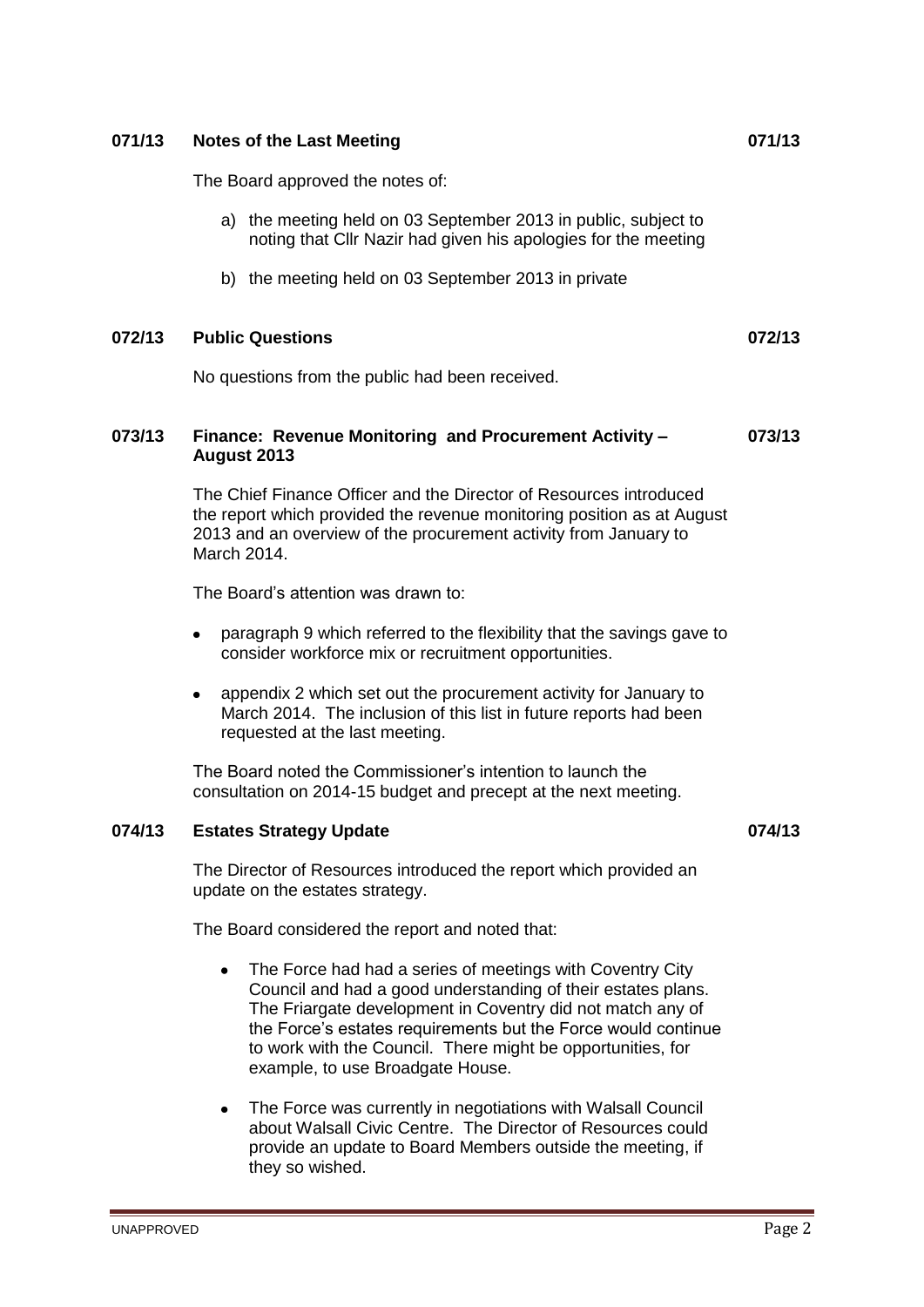- The Force would continue to look for ways through its estates strategy to work smartly and make itself more accessible to the public.
- The Force reviewed annually its planned maintenance schedule as part of its asset management programme.

#### **075/13 Performance against the 2013-14 Milestones and Deliverables in the Police and Crime Plan 075/13**

The Deputy Chief Constable introduced the report which outlined performance against the milestones and deliverables set out in the 2013/14 Police and Crime Plan.

During the discussion, the Board noted that:

- in the Commissioner's view, the Force might be in a position next month where it would be the longest period since 2002 where there had not been an overall reduction in crime. There might be a point where the Force had only a finite capacity to work smarter with fewer resources and the figures next month might be an indication of that;
- it might be helpful to see below the surface of the figures. For example, an analysis of the trends in violent crime: where it occurred, the context, whether it was related to domestic violence and such like. It might be helpful to have an in depth look at different areas each month. **ACTION. WMOPC would contact Board members to ascertain their specific areas of interest. WMOPC would then work with the Force to provide information for the informal group meetings of the Board. Consideration would then be given to providing reports for the formal Board meetings because it was important to have an effect on public perceptions about rising crime figures;** *Mark Wentzell has invited comment from Board members. To date none have been received. Arrangements have been made for performance issues to be considered at the Group meetings in February, May and September 2014.*
- in future, the way in which the Police and Crime Plan was  $\bullet$ developed would change. Local plans would be developed to support the Plan by the emerging Local Policing and Crime Boards. The aim was to reflect the priorities of the localities around the West Midlands. Sgt Lee Howard and Chief Inspector Mandy Platt gave a presentation on how a local priority in Birmingham West and Central was being addressed. The problem that had been identified was that of begging and homelessness. *(A copy of the presentation was circulated to Board members following the meeting).*

The Board was very impressed by the excellent work being done by Sgt Lee Howard and the team. The project was a great example of hypothesis-based problem solving. It also illustrated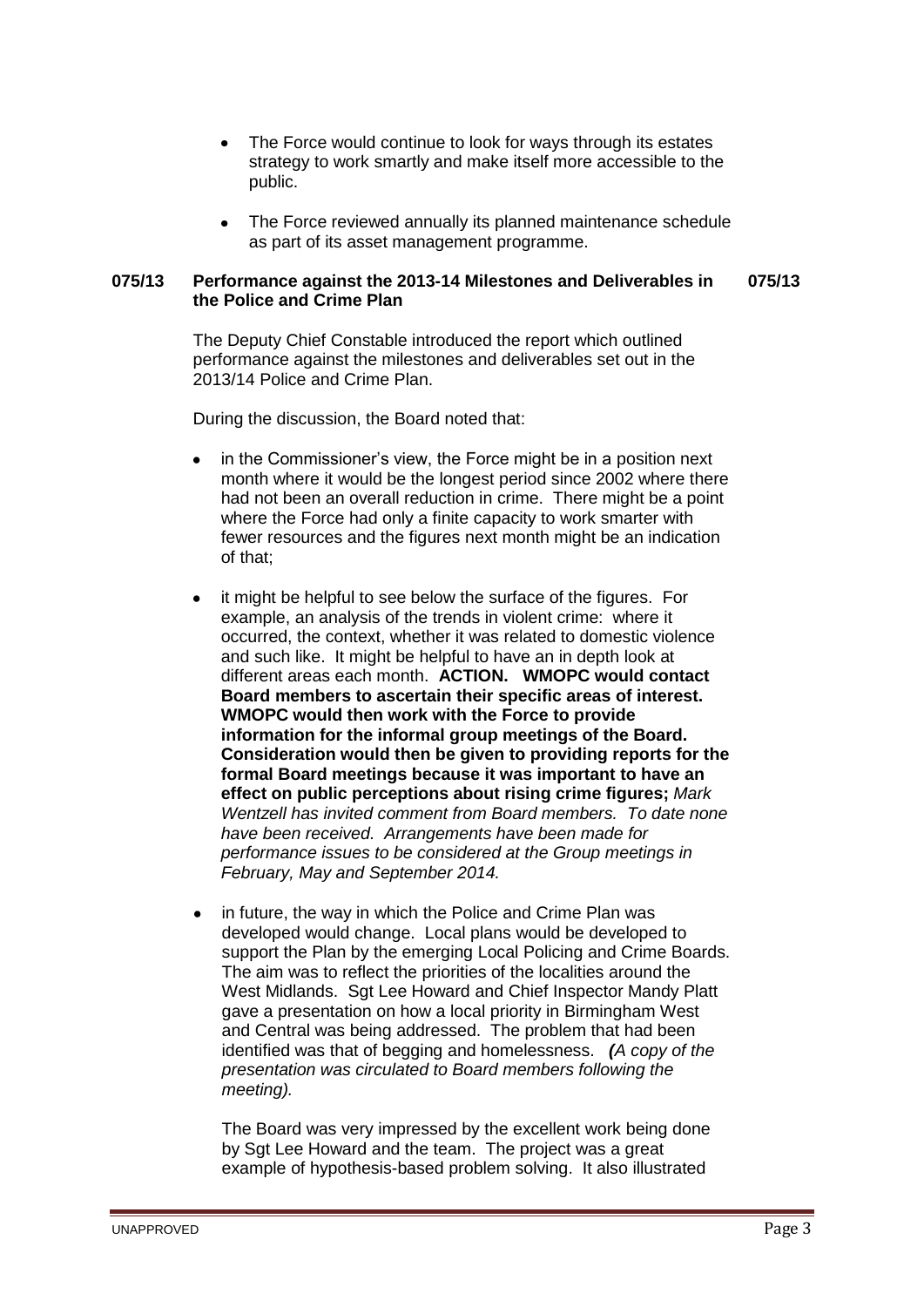how the Force could add value by working with partners and other agencies to deal with a problem. There were many aspects of this project that could be used elsewhere across the Force.

The work with partners prompted the Commissioner to raise the discussions he had had with the Chief Constable about the possibility of introducing a scheme with local retailers and partners to ban the sale of super-strength alcohol with a view to reducing alcohol–related street crime. He had been very impressed with a successful pilot scheme which had been run in Ipswich last year.

## **076/13 ACC Crime Portfolio 076/13**

ACC Rowe introduced the report which provided an update on the crime portfolio for which she was responsible.

The Board considered the report and the discussion focussed on:

### **Child abuse and domestic violence**.

- The Board noted that the Force worked in accordance with the national guidance, *Working Together to Safeguard Children,* which came into effect in April 2013. The guidance sets out how organisations and individuals should work together to safeguard and promote the welfare of children and how practitioners should conduct the assessment of children.
- **ACTION. The action plan from the Safeguarding Summit held**   $\bullet$ **by the Commissioner on 6 September would be considered at the next meeting.**

*The action plan is on the agenda for the 5 November Board meeting.*

### **Proceeds of Crime Act (POCA)**

- The Board noted that there was nothing significant in the figures shown in paragraph 86 relating to receipts from the Home Office. They simply reflected the ebb and flow of seizures and their timings.
- The Board noted that the Commissioner had signed up to the PCC of West Yorkshire's e-petition to the Government seeking fairer distribution of POCA funds. He encouraged others to do so.
- $\bullet$ **ACTION. There would be a report about income streams at the next meeting which would also cover POCA funds.** *The income streams report is on the agenda for the 5 November Board meeting.*

#### **Office of Surveillance Commissioners**

The Board noted that the Commissioner had met recently the Surveillance Commissioner who had been very complimentary about the Force and provided him with appropriate assurance about Force activity in this area.

The next update on the crime portfolio would focus on: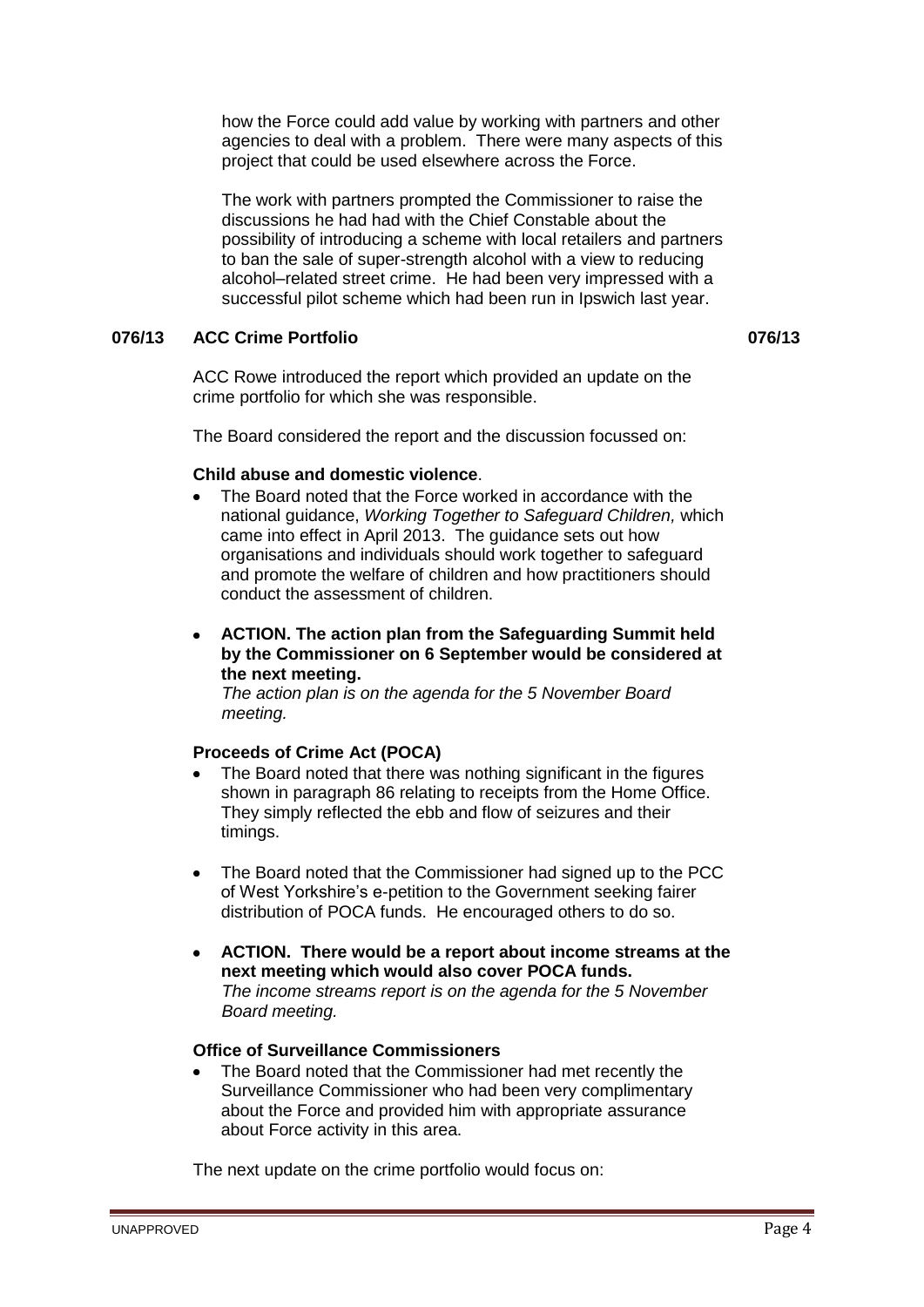- Tackling gangs and organised crime
- Tackling sexual exploitation and human trafficking

#### **077/13 Force Contact – 5Ci Programme 077/13**

ACC Rowe introduced the report which provided an update on the developments within Force Contact and an overview of the progress of the 5Ci Change Programme.

The Board considered the report and praised the Force for the efficient and effective way in which it had managed this major project involving, as it did, one of the Force's most critical services. The Chief Constable echoed the praise for the team managing this project.

During the discussion, the Board noted that:

- Cllr Hendricks sat on the 5Ci Board;
- members of the Board would be welcome to attend the opening events of the two contact centres in November;
- the shortcomings of the automatic resource location system (ARLS) were not as great as had been thought. The 5Ci Board had had a presentation on the system at its last meeting. While there was a whole range of issues with ARLS none was a show stopper. ACC Rowe would be happy to share the report with members of the Board, if they wished to see it. It should be noted that ARLS was an interim system. The future innovation and integration partner might well look at other systems.

#### **078/13 CCTV, ANPR and Surveillance 078/13**

The Deputy Chief Constable introduced the report which outlined Force use and management of CCTV, ANPR and aspects of surveillance. Chief Inspector Andy Beard was available to answer questions.

The Board considered the report and the discussion focussed on the body-worn cameras and possible disclosure issues. The Board noted that:

- the Force would take a cautious approach to body-worn cameras. It would review carefully the current usage before making any further investment;
- this was an area for potential discussion with the Force's future innovation and integration partner, particularly if it were considered to be something that could change the way the Force operates. This was not just about new ways of giving evidence;
- on the matter of disclosure, the Force's policies were in line with Home Office guidance on disclosure.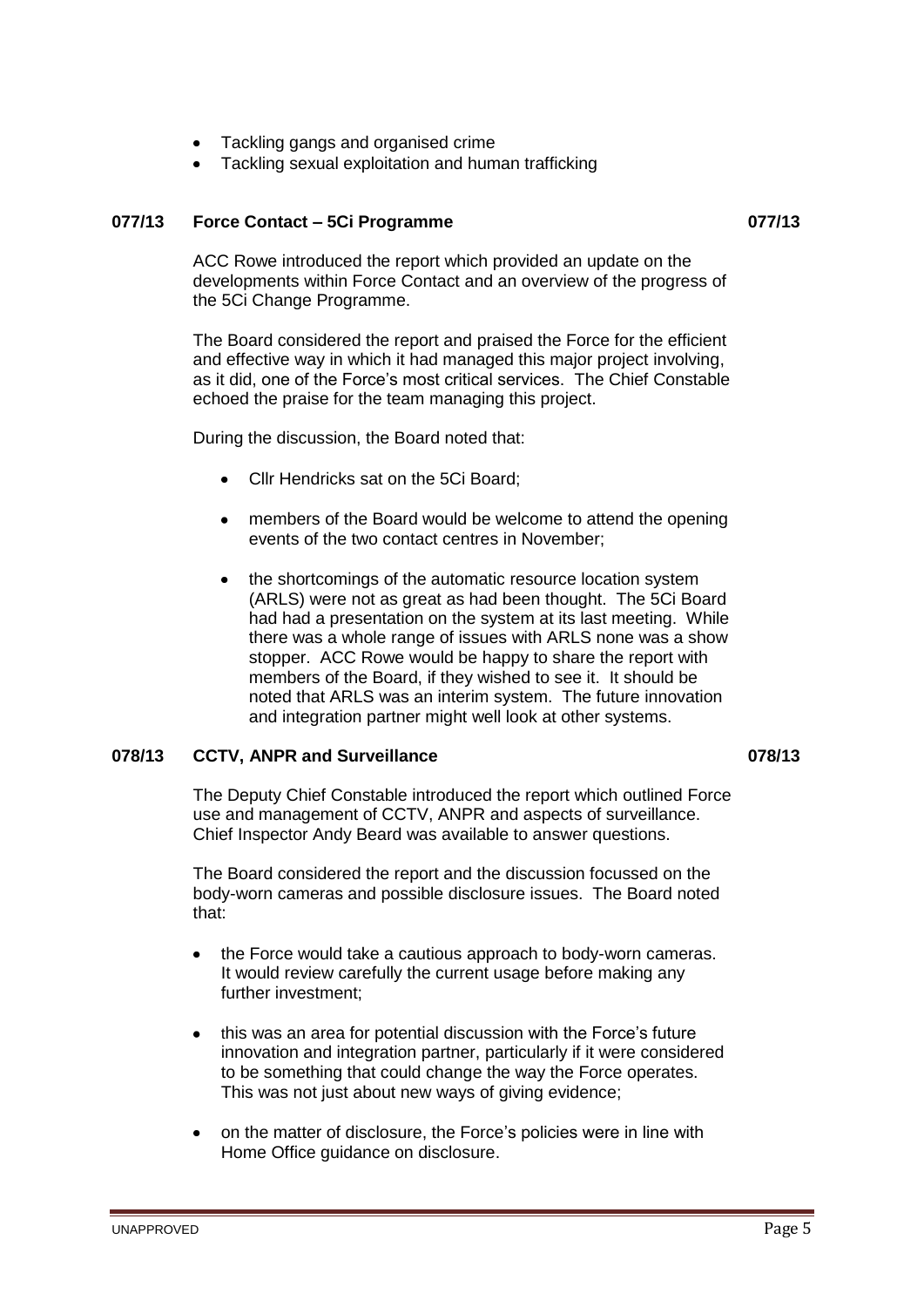On a wider note, the Board observed that the regulatory framework was confusing with three different overlapping inspection regimes. The Chief Constable suggested that Andrew Rennison, the Surveillance Camera Commissioner, could be invited to give a talk about the framework.

#### **079/13 Force Chaplaincy 079/13**

The Head of Human Resources introduced the report which provided an update on the work of the Force chaplaincy service.

The Board and the Force paid tribute to the excellent work of the Revd John Butcher in building up the network of chaplains.

#### **080/13 Decision 080/13**

There was one draft decision for discussion:

#### **Disposal of Property**

The Director of Resources introduced the report which sought the Board's comments on the draft decision to dispose of Canterbury Road Police Station in Perry Barr.

The Board considered the report and supported the disposal of the property.

**ACTION The Commissioner would make a formal decision to dispose of Canterbury Road Police Station in Perry Barr.** *The Commissioner made the decision on 3 October 2013. Decision WMPCC 038 2013 Disposal of Property can be found on the Commissioner's website [www.westmidlands-pcc.gov.uk](http://www.westmidlands-pcc.gov.uk/)*

#### **081/13 Referrals from Local Policing and Crime Boards, Police and Crime 081/13 Panel and partner bodies**

There were no referrals from Local Policing and Crime Boards, the Police and Crime Panel or partner bodies. No thematic issues had yet been raised by any members of the Board.

The Board noted that the Commissioner expected the local policing and crime boards to provide information for the forthcoming Partnership Summit scheduled for 29 November 2013.

#### **082/13 Chief Constable Update 082/13**

The Chief Constable gave an oral update on the following matters.

#### **Knife Crime**

The Board noted that the Commissioner and the Force had set up a meeting with partners in Birmingham to explore the issues around knife crime.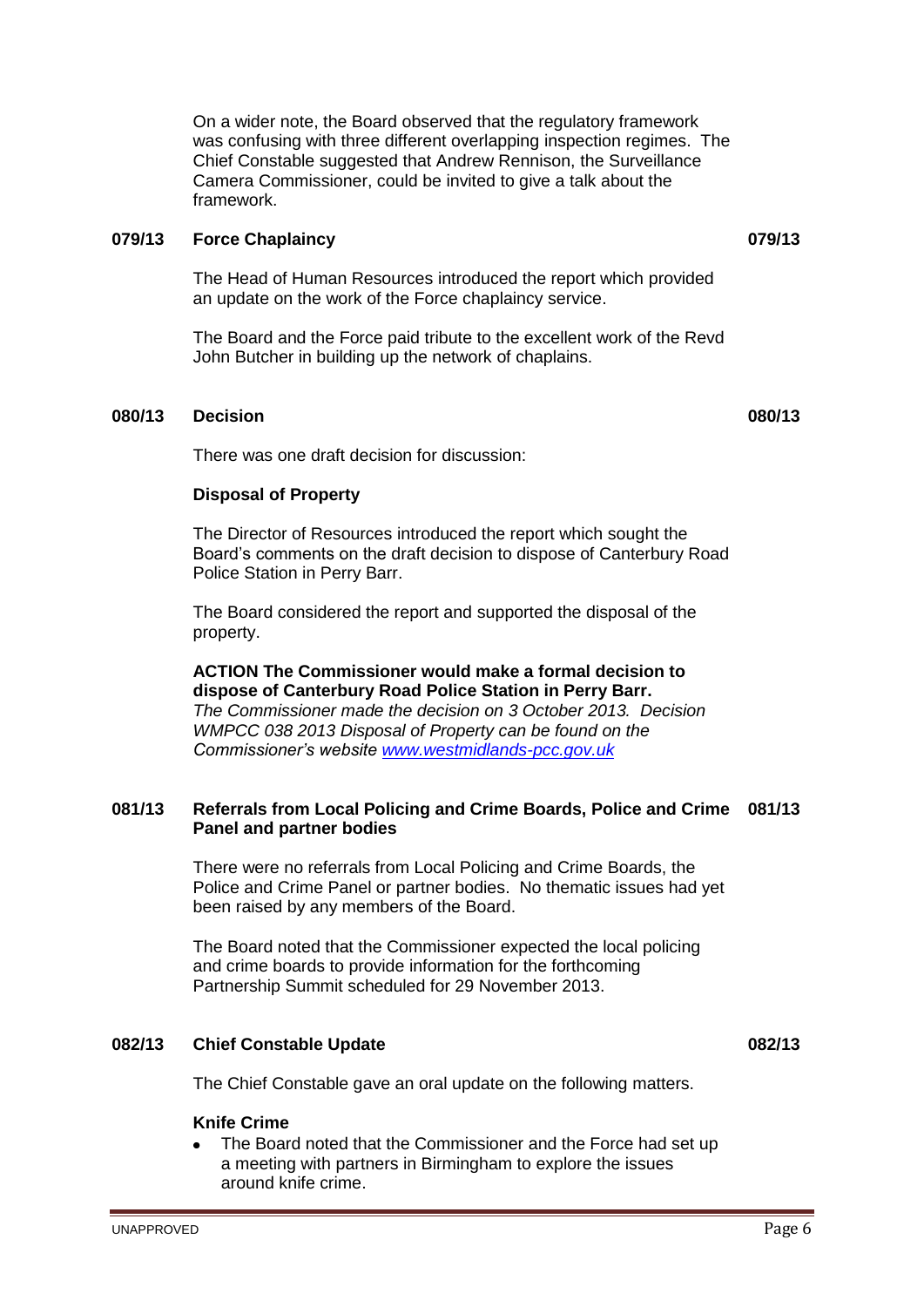### **Operation No Deal in Wolverhampton**

The Board noted that the scale of the operation would emerge over the next few weeks. A special feature of the operation was the degree to which the Force had worked with partners. There was a harm reduction strategy sitting behind the enforcement activity around drugs.

### **Daniel Pelka Serious Case Review**

- The Board acknowledged that this was a very traumatic case for the whole of the country as well as for the families and agencies concerned.
- The Board noted that the Force would respond to the issues raised in the Serious Case Review but would also be thinking beyond this, particularly around the issues of information sharing which needed a strategic approach.
- The Board noted that the Force was in the process of centralising  $\bullet$ how it would attend case conferences in future. It wished to ensure that it attended the conferences at which it was needed and to encourage local authorities to give the Force plenty of notice of such conferences coming up. In that regard, the Board noted that the local authorities were the primary players in case conferences. The Force and other agencies expected to be held to account by them and expected them to take the lead in these matters, not simply co-ordinate them.

### **The New Landscape for Policing**

- The Board noted that the National Police Air Service would be providing a service for the Force from the beginning of October 2013. The Chief Constable was confident that the Force had done as much due diligence work as it could to ensure that NPAS would provide a service that was right for the West Midlands.
- The Board noted that the National Crime Agency was about to be launched. ACC Rowe had been involved in helping the agency to develop its approach to intelligence.

#### **Chief Executive Officer of the College of Policing**

The Board noted that Alex Marshall, the Chief Executive Officer of the College of Policing had attended the Evidence Based Policing Conference held at Tally Ho! on 27 September. He had been impressed by the work that was going on in the Force, particularly the use of hypothesis-based problem solving and the Turning Point work.

|        | <b>Outstanding Actions from Previous Meetings</b>                                                                                          |        |
|--------|--------------------------------------------------------------------------------------------------------------------------------------------|--------|
| 007/13 | Force Performance 2012-13                                                                                                                  | 007/13 |
|        | The data that the Force could now track at neighbourhood level was<br>very good. It would be worth the Board having a full presentation on |        |